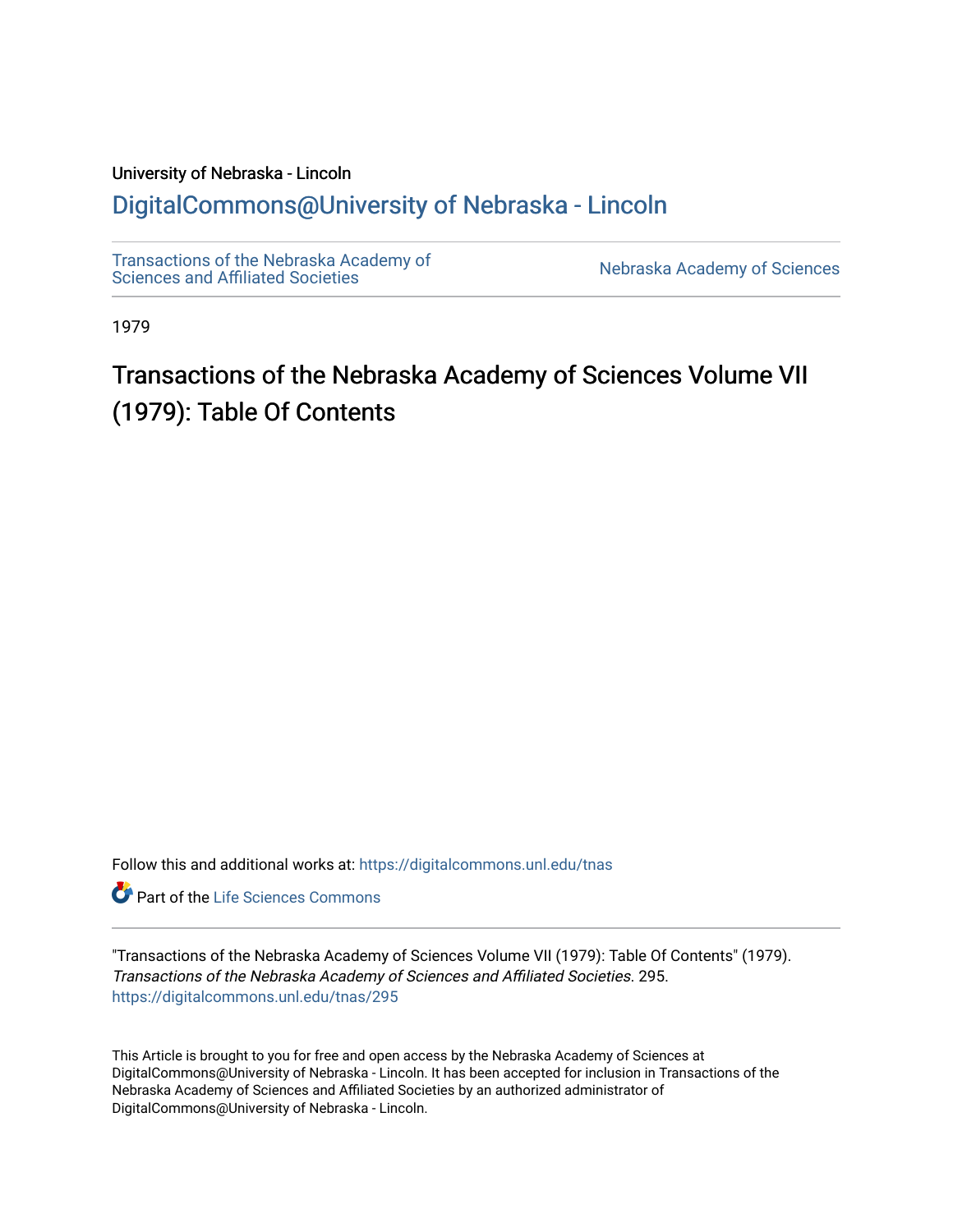#### and

#### STATE BOARD OF VOCATIONAL EDUCATION

| Oakland         | District 3 |
|-----------------|------------|
| Gering          | District 6 |
| Lincoln         | District 1 |
| Omaha           | District 2 |
| Papillion       | District 4 |
| <b>Hastings</b> | District 5 |
| Sargent         | District 7 |
| Omaha           | District 8 |
|                 |            |

\* \* \* \*

#### DEPARTMENT OF EDUCATION

Anne Campbell, Commissioner of Education Joyce Hansen, Director of Information & Publications

Box 94987,301 Centennial Mall South

Lincoln, Nebraska 68509

1979

# \* \* \* \*

### ESTABLISHMENT OF THE TRANSACTIONS OF THE NEBRASKA ACADEMY OF SCIENCES

In 1969, during its eightieth session, the State Legislature of Nebraska passed Legislative Bill 776, which appropriated funds to aid the Nebraska Academy of Sciences in the publication of scientific works submitted by Nebraska scientists. Volumes I and II of the *Transactions* were published under this arrangement, but Volume III was privately financed. Volume IV and succeeding volumes are being published under the auspices of the Nebraska Department of Education with funds authorized by the State Legislature, supported by the Governor.

\* \* \* \*

This cover design represents the merging of the disciplines of the biological and social sciences with those of the earth and physical sciences.

\* \* \* \*

Printed by

THE NEBRASKA DEPARTMENT OF EDUCATION Lincoln, Nebraska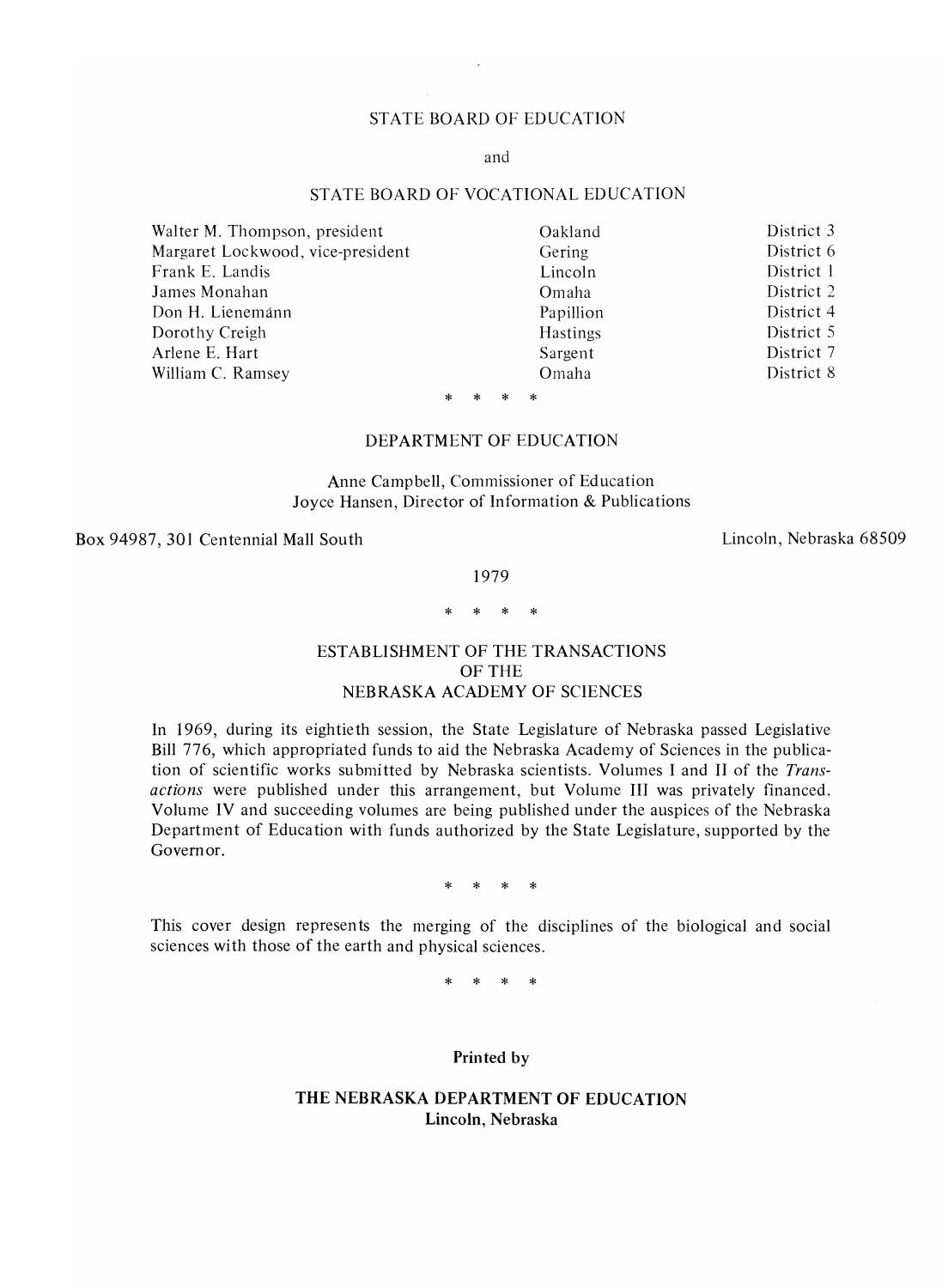# *TRANSA CTIONS*

# *of the*

# *NEBRASKA ACADEMY*

# **OF** *SCIENCES*

# **and Affiliated Societies**

# *Volume VII September, 1979*

### AFFILIATED SOCIETIES

Nebraska Chapter National Council for Geographic Education Ne braska Geological Society Nebraska Ornithologists' Union Nebraska Psychological Association Nebraska Section Mathematical Association of America Institute for Tertiary and Quaternary Studies, TER-QUA Lincoln Gem and Mineral Club, Inc.

The Nebraska Academy of Sciences is affiliated with the American Association for the Advancement of Science and the National Association of Academies of Science

Membership in the Nebraska Academy of Sciences is open to all persons interested in science.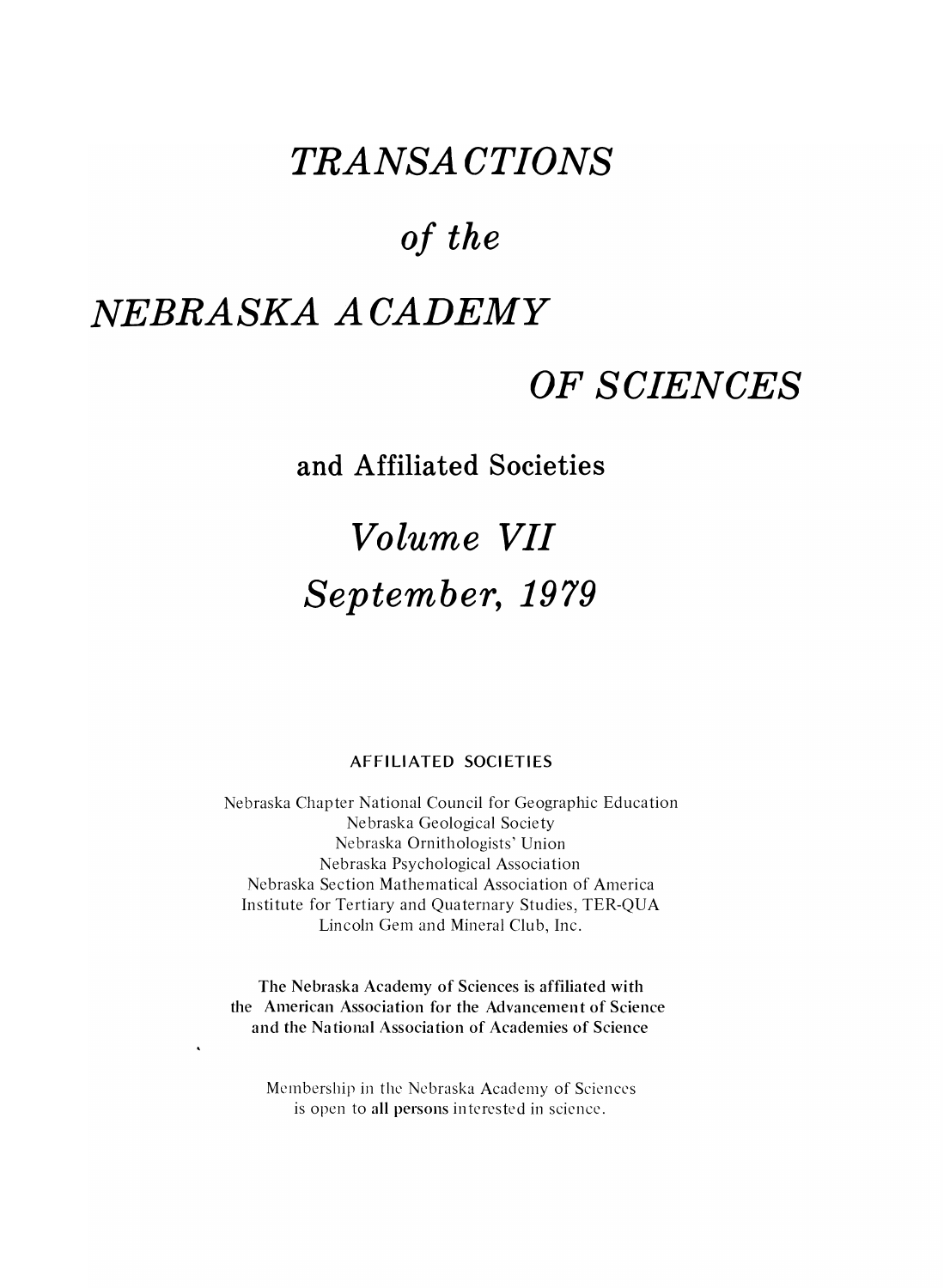# NEBRASKA ACADEMY OF SCIENCES, INC. 306 Morrill Hall, 14th and U Streets mini itali, i tuli alia o suk

# **OFFICERS**

| President: 1978–79<br>President: 1979–80<br>President Elect:<br><b>Executive Director:</b><br>Treasurer: 1977-79<br>1979-81<br>Corresponding Secretary: 1977-79 | Claire M. Oswald, College of Saint Mary<br>Robert C. Sutherland, Wayne State College<br>Rosalind Morris, University of Nebraska-Lincoln<br>C. Bertrand Schultz, University of Nebraska-Lincoln<br>Carroll L. Moore, Nebraska Wesleyan University<br>David H. Greegor, Nebraska Wesleyan University<br>Lloyd G. Tanner, University of Nebraska–Lincoln |
|-----------------------------------------------------------------------------------------------------------------------------------------------------------------|-------------------------------------------------------------------------------------------------------------------------------------------------------------------------------------------------------------------------------------------------------------------------------------------------------------------------------------------------------|
| 1979-81                                                                                                                                                         | Donald Woodburn, Nebraska Department of Education                                                                                                                                                                                                                                                                                                     |
| Councillors: 1976–79<br>1977–80<br>1978-81                                                                                                                      | Clyde C. Sachtleben, Hastings College<br>T. Mylan Stout, University of Nebraska–Lincoln<br>Laddie J. Bicak, Kearney State College                                                                                                                                                                                                                     |
| 1979-82                                                                                                                                                         | Claire M. Oswald, College of Saint Mary                                                                                                                                                                                                                                                                                                               |
| Collegiate Academy:                                                                                                                                             | Walter R. French, Jr., Nebraska Wesleyan University<br>David H. Greegor, Nebraska Wesleyan University                                                                                                                                                                                                                                                 |
| Junior Academy:                                                                                                                                                 | Donald Woodburn, Nebraska Department of Education                                                                                                                                                                                                                                                                                                     |
| Science Teaching:                                                                                                                                               | James Landon, Seward High School<br>Dale D. Rathe, Lincoln Public Schools                                                                                                                                                                                                                                                                             |
| <b>AAAS</b> Representative:                                                                                                                                     | Claire M. Oswald, College of Saint Mary                                                                                                                                                                                                                                                                                                               |
| Long-Range Planning:                                                                                                                                            | Walter Mientka, University of Nebraska-Lincoln<br>Theodore J. Urban, Creighton University<br>Claire M. Oswald, College of Saint Mary                                                                                                                                                                                                                  |
| Program Chairman:                                                                                                                                               | Albert W. Zechmann, University of Nebraska–Lincoln                                                                                                                                                                                                                                                                                                    |

# POLICY COMMITTEE 1978-1979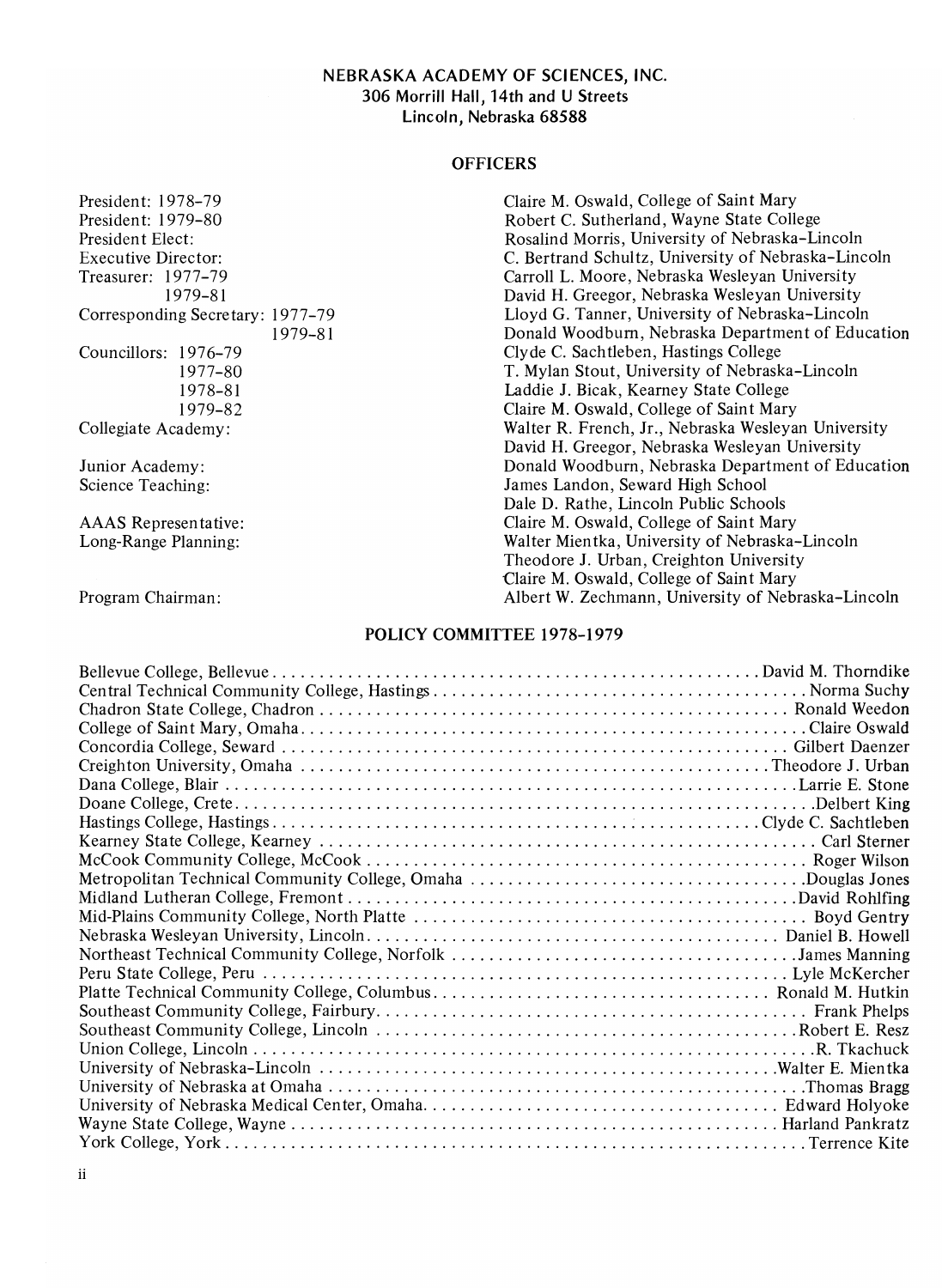# **TRANSACTIONS**  of the **NEBRASKA ACADEMY OF SCIENCES**

Volume **VII** 

### September 1979

# **CONTENTS**

| Page                                                                                                                  |
|-----------------------------------------------------------------------------------------------------------------------|
|                                                                                                                       |
|                                                                                                                       |
| SYMPOSIUM*<br>"Water Usage: Who Cares?"                                                                               |
| Water usage—who cares?: a planner's viewpoint                                                                         |
| Water usage-who cares?: an environmental viewpoint                                                                    |
| Water usage-who cares?: an historical perspective                                                                     |
| Instream flow needs for water quality management                                                                      |
| Water usage and power production: the electric utility industry is dependent on water utilization                     |
| OTHER WATER-RELATED SUBJECTS                                                                                          |
| Hydrogeologic relationships to structural failure, Chadron State College, Nebraska                                    |
| Runoff and soil loss under a center pivot irrigation system on Crete and Wymore soils in Nebraska                     |
| Residential water demand of small communities in New York State: a note                                               |
| Interrelationships of selected physical properties and chemical constituents of ground water in northwestern Nebraska |
| $*$ $\sim$ $\sim$                                                                                                     |

<sup>2</sup> hyposium sponsored by the Neoraska Academy of Sciences and Creignton University; presented at Creignton University, Omana, September 30, 1978, as a part of the celebration of the Centennial of the University. The 1977 Academy Symposium, "The Ice-Ace: when did it begin and has it ended?" (sponsored by the TER-QUA and Geological Society Sections of the Academy) was presented at the Annual Meeting of the Academy on April 16, at Nebraska Wesleyan University. The papers presented were published in the TRANSACTIONS of the Academy, Volume VI, October 1978.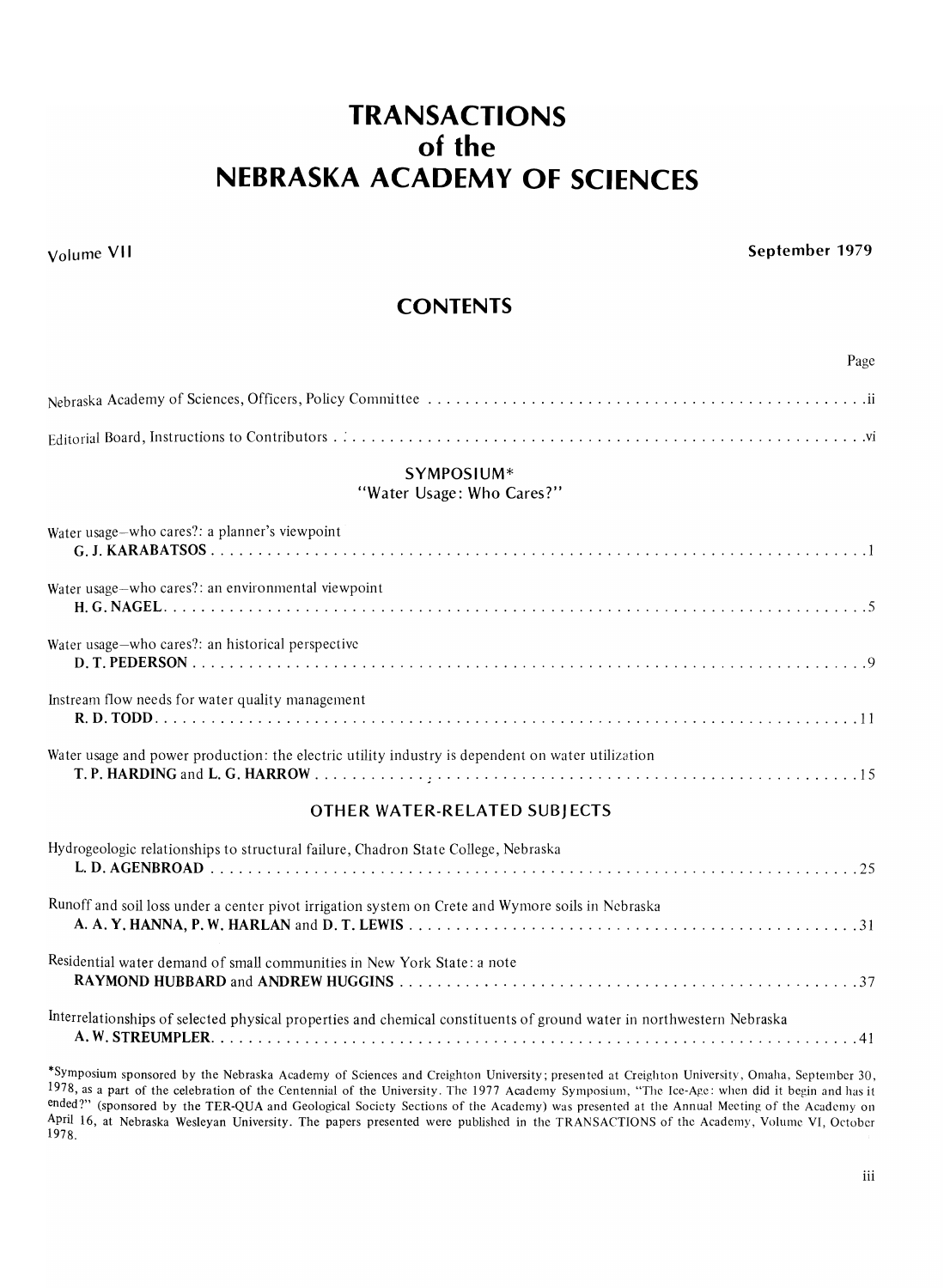## ANTHROPOLOGY

| A system model of Shawnee Indian migration                                                                  |
|-------------------------------------------------------------------------------------------------------------|
| Postulated late prehistoric human population movements in the Central Plains: a critical review             |
| <b>BIOLOGICAL AND MEDICAL SCIENCES</b>                                                                      |
| A botanical survey of Cuming County: Part II, the Bryophytes, with additions to Part I, the vascular plants |
| Isolation of Trivittatus virus from Aedes triseriatus                                                       |
| A preliminary study of seed predators of Platte thistle in the Nebraska Sandhills                           |
| Food habits of the white crappie <i>Pomoxis annularis</i> Rafinesque, in Branched Oak Lake, Nebraska        |
| A list of the mosses of Buffalo and Kearney counties, Nebraska, held in the Kearney State College Herbarium |
| <b>CHEMISTRY</b>                                                                                            |
| Trace metals in Wyoming coal: their analysis, concentrations, and interrelationships                        |
| <b>EARTH SCIENCES</b>                                                                                       |
| The biostratigraphy of arvicoline rodents in North America                                                  |
| Spermophilus from the "Citellus Zone" of the Late Quaternary of the Central Great Plains                    |
| Variation and evolution in the premolar teeth of Osteoborus annd Borophagus (Canidae)                       |
| <b>HISTORY OF SCIENCE</b>                                                                                   |
| Contributions of Pierre Paul Broca to cancer genetics                                                       |
| Humanities in medical education-the past ten years                                                          |
| Roman concrete: the ascent, summit, and decline of an art                                                   |
| PHILOSOPHY OF SCIENCE                                                                                       |
| Saint Thomas Aquinas' division of the sciences                                                              |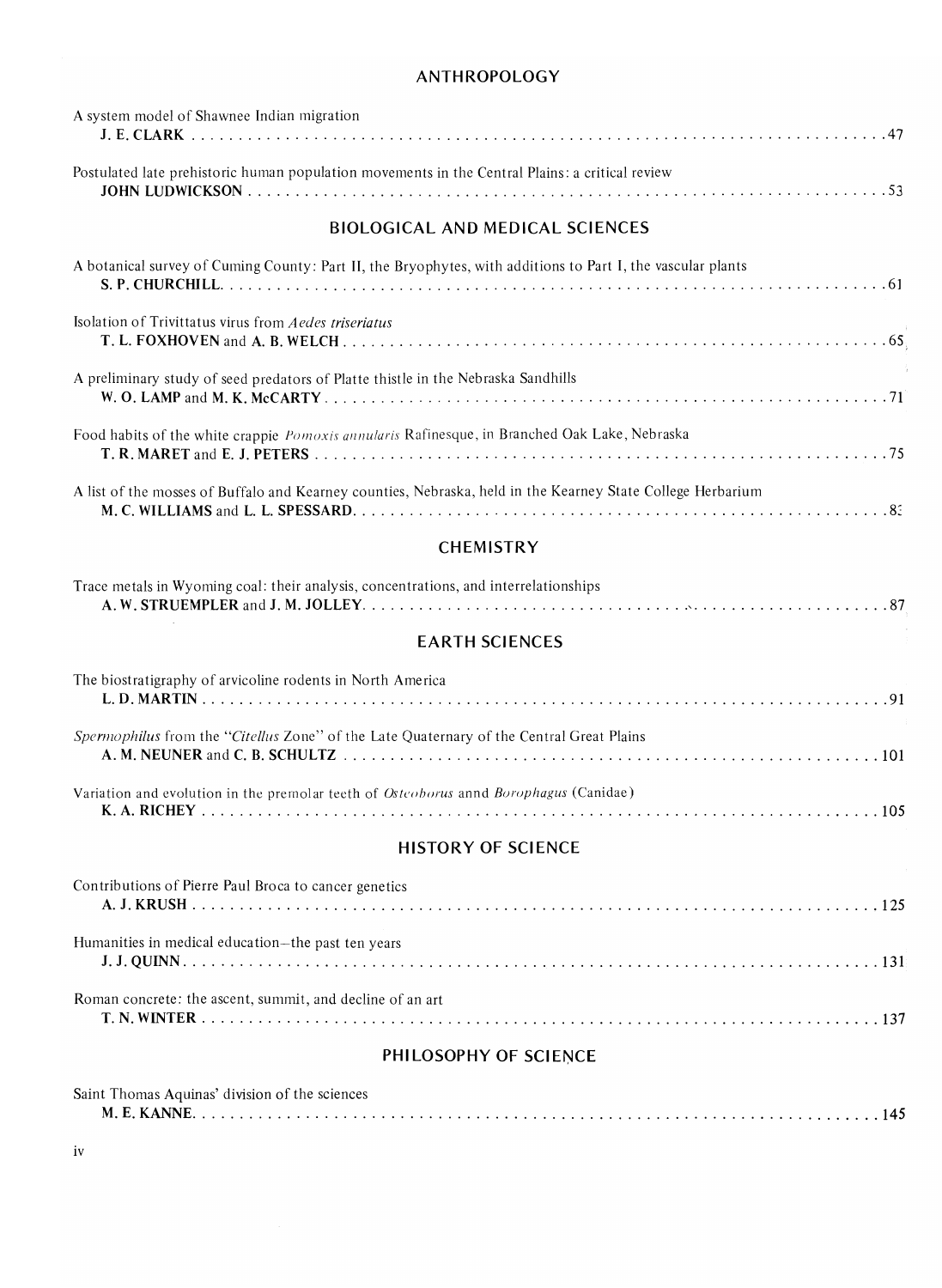| On the causal irreducibility of natural function statements                             |
|-----------------------------------------------------------------------------------------|
| The realizing character of the social sciences                                          |
| The brain: physiological foundations of evaluation and memory                           |
| A calculus of natural deductions for the full first-order predicate logic with identity |
| Are psychophysical models of behavior possible?                                         |
| Kant's subjectivist theory of space                                                     |
| Use of the autobiography for personal development and as an investigative technique     |
| <b>PHYSICS</b>                                                                          |

| Long-term solar modulation of radiocarbon production |
|------------------------------------------------------|
|                                                      |

 $\mathbf{v}$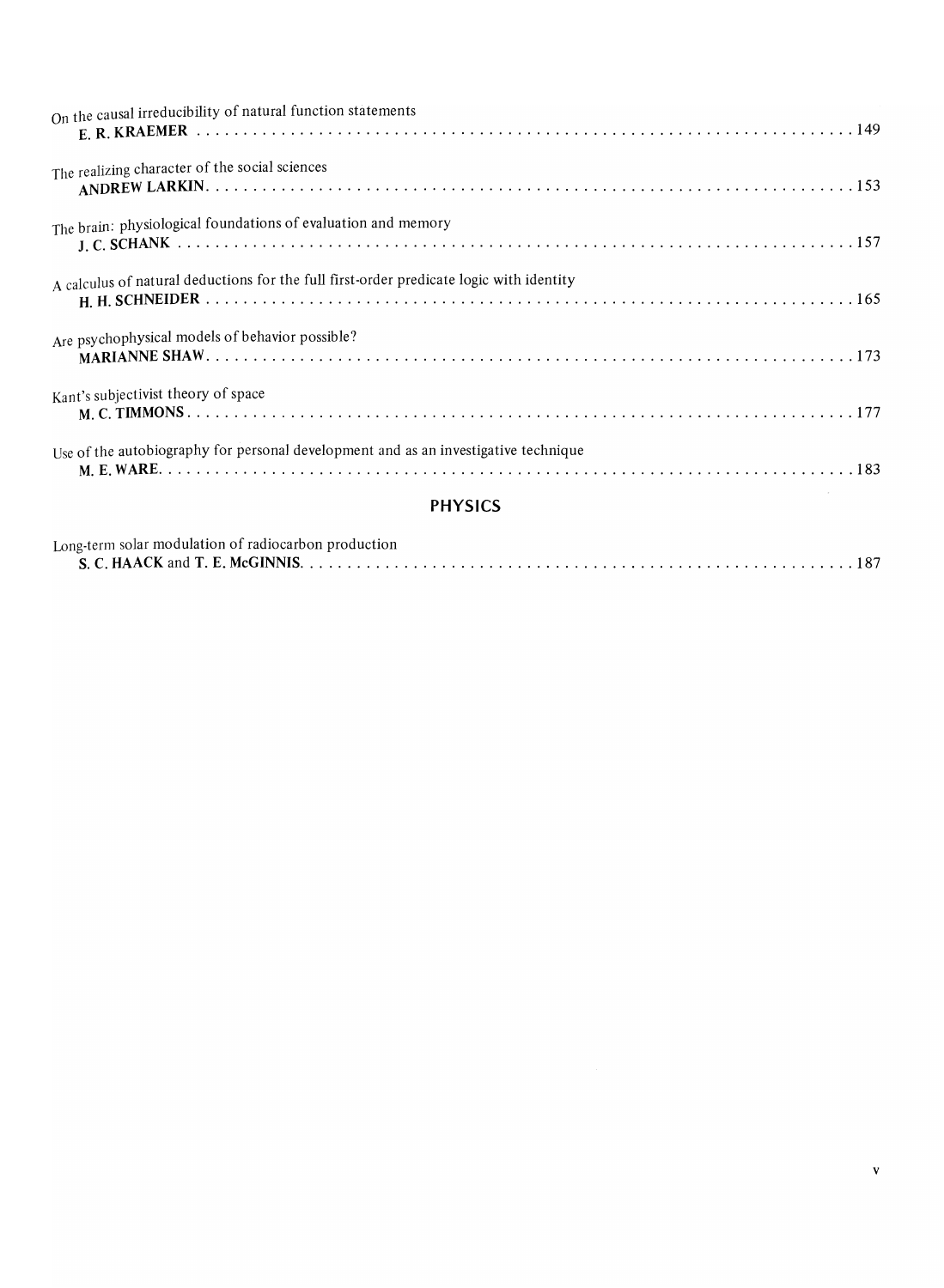### EDITORIAL BOARD

The Editorial Board for Volume VII of the *Transactions* Consists of the Following:

| Division Editors:                           |
|---------------------------------------------|
|                                             |
|                                             |
|                                             |
|                                             |
|                                             |
|                                             |
|                                             |
|                                             |
|                                             |
| Nebraska Curriculum Development Center, UN- |

# EDITORS' CORNER

Individuals wishing to submit a paper for consideration as a contribution to the *Transactions* should consult the inside of the back cover of this volume for information on preparation and style of manuscripts. Contributor should be Academy members in good standing; presentation of a paper at the annual meetings is not a prerequi site of publication nor a guarantee of publication in the *Transactions.* 

Three copies (an original and two carbons) of the manuscript should be sent to the Academy office or to th appropriate division editor. Following review by outside reviewers and the editorial board, the author will b notified of the status of his or her paper.

The editors gratefully acknowledge the assistance of the many individuals who reviewed manuscripts submitted for this Volume VII, with special acknowledgement to critical readers.

> Editors Nebraska Academy of Science 306 Morrill Hall 14th and U Streets Lincoln, Nebraska 68588

## REPRINTS

Reprints may be ordered when galley proof is sent to authors. Arrangements for the purchase of reprints may b made through the Academy office.

> C. Bertrand Schultz, Managing Editor 306 Morrill Hall 14th and U Streets Lincoln, Nebraska 68588